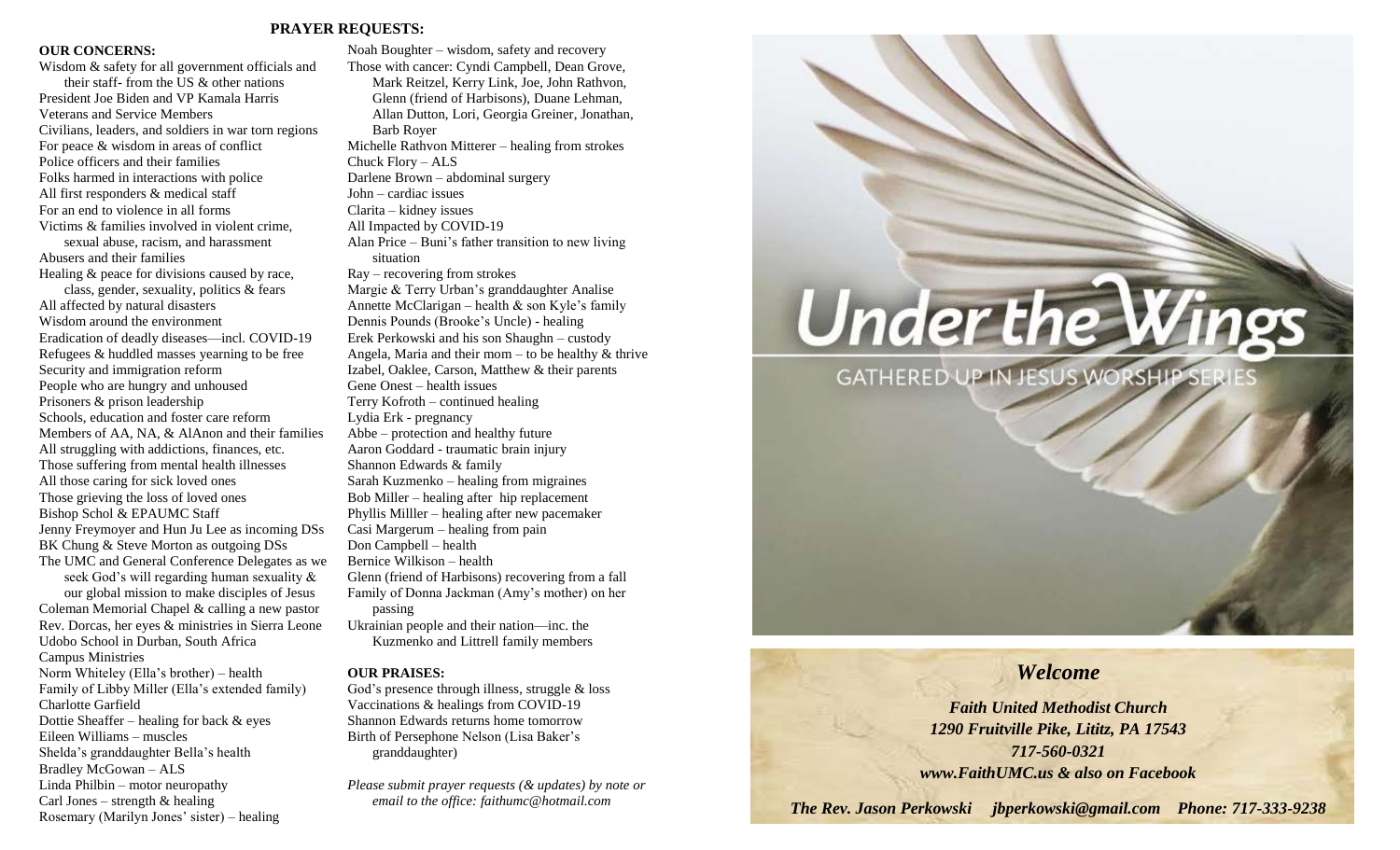# *Faith United Methodist Church*



## **March 13, 2022 at 10:30 AM – 2 nd Sunday in Lent**



### **OUR OFFERINGS OF PRAYERS, PRESENCE, GIFTS, SERVICE & WITNESS**

*There are offering plates by the doors to the sanctuary and the altar. You may also give online or by mail.*

**GREETINGS & ANNOUNCEMENTS Michelle Bame & Pastor Jason** *If you're worshipping online, please 'sign in' by commenting on the video & post prayer requests, too.*

### **A TIME FOR CENTERING & PRAYER**

**\*CALL TO WORSHIP Pastor Jason & God's People**

Ashes have been smeared and sins have been confessed…**We follow our faithful Lord.** These times, they are troubling. This journey, it is hard…**We follow our faithful Lord.** It is God who sustains, not the temptations of this world… **We follow our faithful Lord.** In the Lord is our trust, our protection from harm… **We follow our faithful Lord.** Come, let us worship the One whom we serve… **We follow our faithful Lord.**

*Written by Stephen Fearing, and posted on Wild and Precious Life, http://www.stephenmfearing.com*

| *HYMN                   | Praise to the Lord, the Almighty                                                  | UMH #139 v. 1, 2, 4, 5 |
|-------------------------|-----------------------------------------------------------------------------------|------------------------|
| <b>SCRIPTURE LESSON</b> | Genesis 15:1-12, 17-18<br>This is the Word of the Lord — <b>Thanks be to God!</b> | <b>Alex Drolet</b>     |
| *HYMN                   | Rock of Ages, Cleft for Me                                                        | <b>UMH #361</b>        |
| <b>SCRIPTURE LESSON</b> | Psalm 27<br>This is the Word of the Lord $-$ Thanks be to God!                    | <b>Alex Drolet</b>     |
| <b>CHILDREN'S TIME</b>  |                                                                                   | <b>Michelle Bame</b>   |
| *HYMN                   | The Power of Your Love                                                            | <b>MSFPW #26</b>       |
| <b>SCRIPTURE LESSON</b> | Philippians 3:17-4:1<br>This is the Word of the Lord $-$ Thanks be to God!        | <b>Alex Drolet</b>     |
|                         | THE PRAYERS OF GOD'S PEOPLE & THE LORD'S PRAYER                                   | <b>UMH #895</b>        |

| - пітміх                | U God, Um Tielp in Ages Fusi                                             | $U$ viti #11/       |
|-------------------------|--------------------------------------------------------------------------|---------------------|
| <b>SCRIPTURE LESSON</b> | Luke 13:31-35<br>This is the Word of the Lord — <b>Thanks be to God!</b> | <b>Alex Drolet</b>  |
| <b>SERMON</b>           | <b>Under the Wings</b>                                                   | <b>Pastor Jason</b> |
| *HYMN                   | On Eagle's Wings                                                         | UMH #143 $x2$       |

### **BENEDICTION & SENDING FORTH**

### *\* You are invited to stand*

**Worship Music:** Dolly Bankert and the Worship Choir **Audio / Visual Technology:** Dennis Meck, Sr. **Pastor:** The Rev. Jason Perkowski **Ministers:** The People of God

### **PRE-REGISTRATIONS are appreciated**:<https://forms.gle/EezjoRzcX1uC5NGn7>*.* **WORSHIP SERVICES ARE ALSO BROADCAST on Facebook & our website.**

**COVID PROTOCOLS:** With the COVID numbers in Lancaster County declining, Church Council has approved Faith UMC being "mask optional" for worship services. We will still be sitting every other row to allow for social distancing. The last four rows on the window side of the sanctuary are reserved for people who feel more comfortable sitting with other people who are masked. Leaders of meetings and individual groups will have the authority to decide their own mask policy.

**OFFICE COMMUNICATION:** Hours vary, so please contact us directly to see when we are available. Messages left on the office phone, 717-560-0321 or email: [faithumc@hotmail.com,](mailto:faithumc@hotmail.com) will be checked from Monday through Friday. In case of an emergency contact Pastor Jason at 717-333-9238 or [jbperkowski@gmail.com](mailto:jbperkowski@gmail.com) and leave a *detailed message*. Pastor Jason is spending time with family from Friday Noon through Saturday. Please be patient if he doesn't respond to non-emergency calls during those times.

**JUNIOR CHURCH BY ZOOM VIDEO CHAT – SUNDAYS AT 9 AM for 3 year old-4 th grade kids.** We send families the Zoom link and other resources—*contact the office if interested*.

**YOUTH GROUP, SUNDAYS, 5-7 PM** at Faith UMC. 5<sup>th</sup>-12<sup>th</sup> graders are invited. Sign up in the hall or by *contacting the office to volunteer to be the 2nd adult for the evening and/or provide a snack or light dinner.* **Youth go to Gretna Glen Camp on March 20 from 2:30-6pm.** *Permission slips required***.**

**CHATTING CLUB: MONDAYS AT 7 PM BY ZOOM –** We will explore ways in which systemic structures cause harm to people in poverty, minority groups, women, and the disenfranchised--and how we can help. <https://us02web.zoom.us/j/86190453518?pwd=cEVDeDljeThaaWVlYjlQWmZjTm5oUT09>

**WEDNESDAY NIGHT LENTEN BIBLE STUDIES** at Long Memorial UMC at 7:30 PM in person or online via<https://www.facebook.com/search/top/?q=long%20memorial%20um%20church>

**BIBLE STUDY led by Mike Shifflet on THURSDAYS at 6:30 PM at Oregon Community UMC.**

**MORNING BIBLE STUDY – FRIDAYS AT 10AM:** You can join in person, by a phone call to Pastor Jason or by Zoom <https://us02web.zoom.us/j/83172825482?pwd=VzBkd2p0ci9KZ1BqMUZqN1NOamh4dz09>

**\*HYMN** *O God, Our Help in Ages Past* **UMH #117**